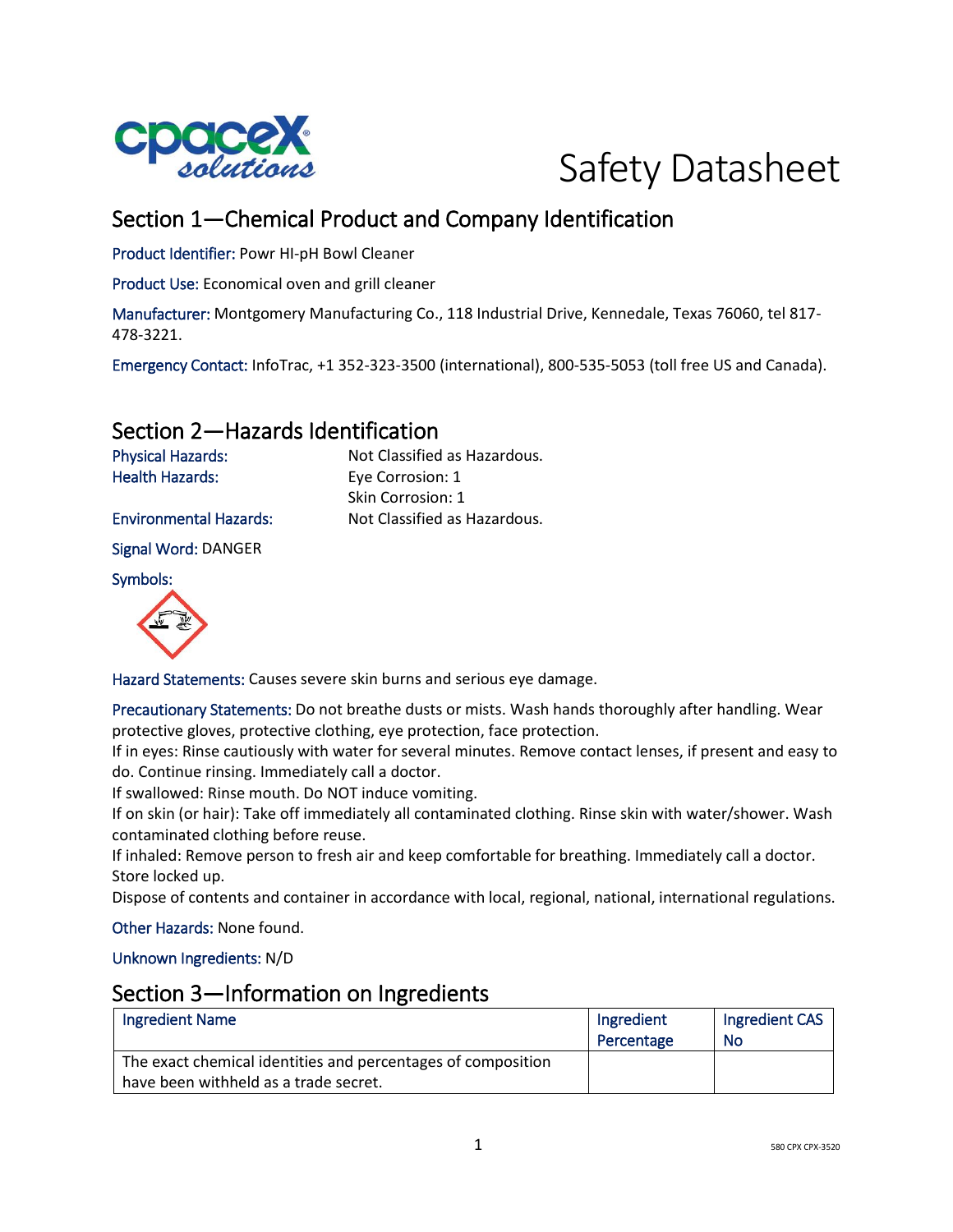# Section 4—First Aid Measures

Skin contact: If on skin or hair: Take off immediately all contaminated clothing. Rinse skin with water or shower. Wash contaminated clothing before reuse. Immediately call a doctor.

Eye contact: If in eyes: Rinse cautiously with water for several minutes. Remove contact lenses, if present and easy to do. Continue rinsing. Immediately call a doctor.

Ingestion: If swallowed: Rinse mouth. DO NOT induce vomiting. Immediately call a doctor.

Inhalation: If inhaled: Remove person to fresh air and keep comfortable for breathing. Immediately call a doctor.

Most important symptoms/effects, acute and delayed: N/D

Indication of immediate medical attention/special treatment: N/D

## Section 5—Fire-Fighting Measures

Suitable extinguishing media: Use media suitable to surrounding fire.

Specific hazard arising from chemicals: None known

Special equipment and precautions: Fire fighters should wear appropriate protective equipment, including self-contained breathing apparatus and impervious clothing.

# Section 6—Accidental Release Measures

Personal precaution, protective equipment, emergency procedures: Avoid contact with eyes. Do not ingest. Wear Personal Protective Equipment (refer to section 8).

Methods and material for containment and clean up: Contain spill. Absorb liquids with inert material, sweep up and place in a container. Material may be slippery.

# Section 7—Handling and Storage

Precautions for safe handling: Avoid contact with eyes. Do not ingest.

Cautions for safe storage: Store locked up.

Incompatibilities: Tin, aluminum, zinc, acids, organic halogen and nitro compounds.

# Section 8—Exposure controls/personal protection

Exposure Limits: Ingredient 2: TLV (ACGIH)2 mg/m<sup>3</sup>.

Specific Engineering: Not established.

Individual protective equipment and measures: Respiratory Protection: NIOSH/MSHA approved respirator. Mechanical: Where dusts or mists are generated. Protective Gloves: Rubber or neoprene gloves. Eye protection: Chemical goggles. Other Protective Clothing: Standard work clothing. Wash articles before reuse.

| <b>Physical State: Liquid</b> | Flammability (solid, gas): N/D |
|-------------------------------|--------------------------------|
| Color: Red                    | Vapor Pressure (mmHg): N/D     |
| Odor: Characteristic odor     | Vapor Density (air= 1): N/D    |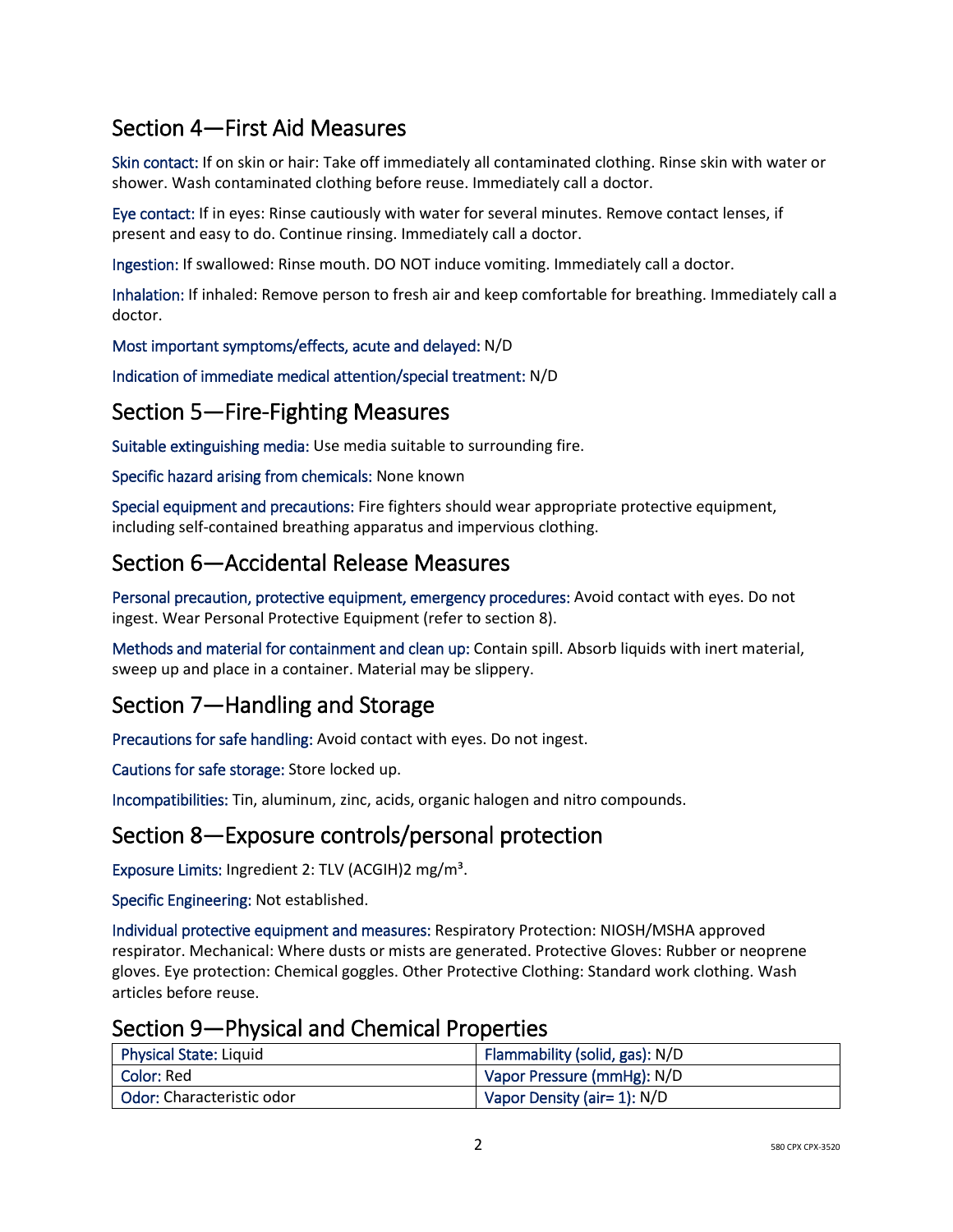| Odor Threshold: N/D                               | Relative Density: N/D          |
|---------------------------------------------------|--------------------------------|
| pH: Estimated 13                                  | Solubilities: In water: N/D    |
| Melting point/freezing Point: N/D                 | Partition Coefficient: N/D     |
| Initial Boiling Point and Boiling Range: N/D      | Auto-Ignition Temperature: N/D |
| Flash Point: N/D                                  | Decomposition Temperature: N/D |
| <b>Evaporation Rate: N/D</b>                      | Viscosity: N/D                 |
| Upper/Lower Flammability or Explosive limits: N/D |                                |

# Section 10—Stability and Reactivity:

| <b>Chemical Stability: Stable</b>                   | Condition to Avoid: N/D                      |
|-----------------------------------------------------|----------------------------------------------|
| Reactivity: No specific reactivity test data        | Possibility of Hazardous Reaction: Hazardous |
| available for this mixture.                         | Polymerization: N/D                          |
| Incompatible Materials: Tin, aluminum, zinc, acids, | <b>Hazardous Decomposition Products:</b>     |
| organic halogen and nitro compounds.                | Carbon monoxide                              |

# Section 11—Toxicological information:

Information on the likely routes of exposure: Skin contact, eye contact, inhalation, ingestion.

| <b>Chemical Name</b>                          | Oral LD50    | <b>Dermal LD50</b> | <b>Inhalation LD50</b> |
|-----------------------------------------------|--------------|--------------------|------------------------|
| Ingredient 1                                  | $>900$ mg/kg | N/D                | N/D                    |
| Ingredient 2                                  | $>900$ mg/kg | N/D                | N/D                    |
| Product as a Whole                            | 5,590 mg/kg  | N/D                | N/D                    |
| The exact chemical identities and percentages |              |                    |                        |
| of composition have been withheld as a trade  |              |                    |                        |
| secret.                                       |              |                    |                        |

Important symptoms: Refer to Section 4—First Aid Measures.

Effects of Acute Exposure: None known.

Effects of Chronic Exposure: None known.

Carcinogenicity: IARC, ACGIH, NTP, OSHA: No component of this product present at levels greater than or equal to 0.1% is identified as probable, possible or confirmed human carcinogen by IARC, ACGIH, NTP, OSHA respectively.

Other Data: N/D

# Section 12—Ecological Information:

| Persistence and degradability: N/D | Bioaccumulative Potential: N/D |
|------------------------------------|--------------------------------|
| Mobility in Soil: N/D              | Other Adverse Effects: N/D     |

# Section 13—Disposal Considerations

Waste Treatment Method: Dispose of contents and container in accordance with local, regional, national, international regulations.

## Section 14—Transport Information

| UN number: UN 1824 | UN proper shipping name: Sodium hydroxide |
|--------------------|-------------------------------------------|
|                    |                                           |